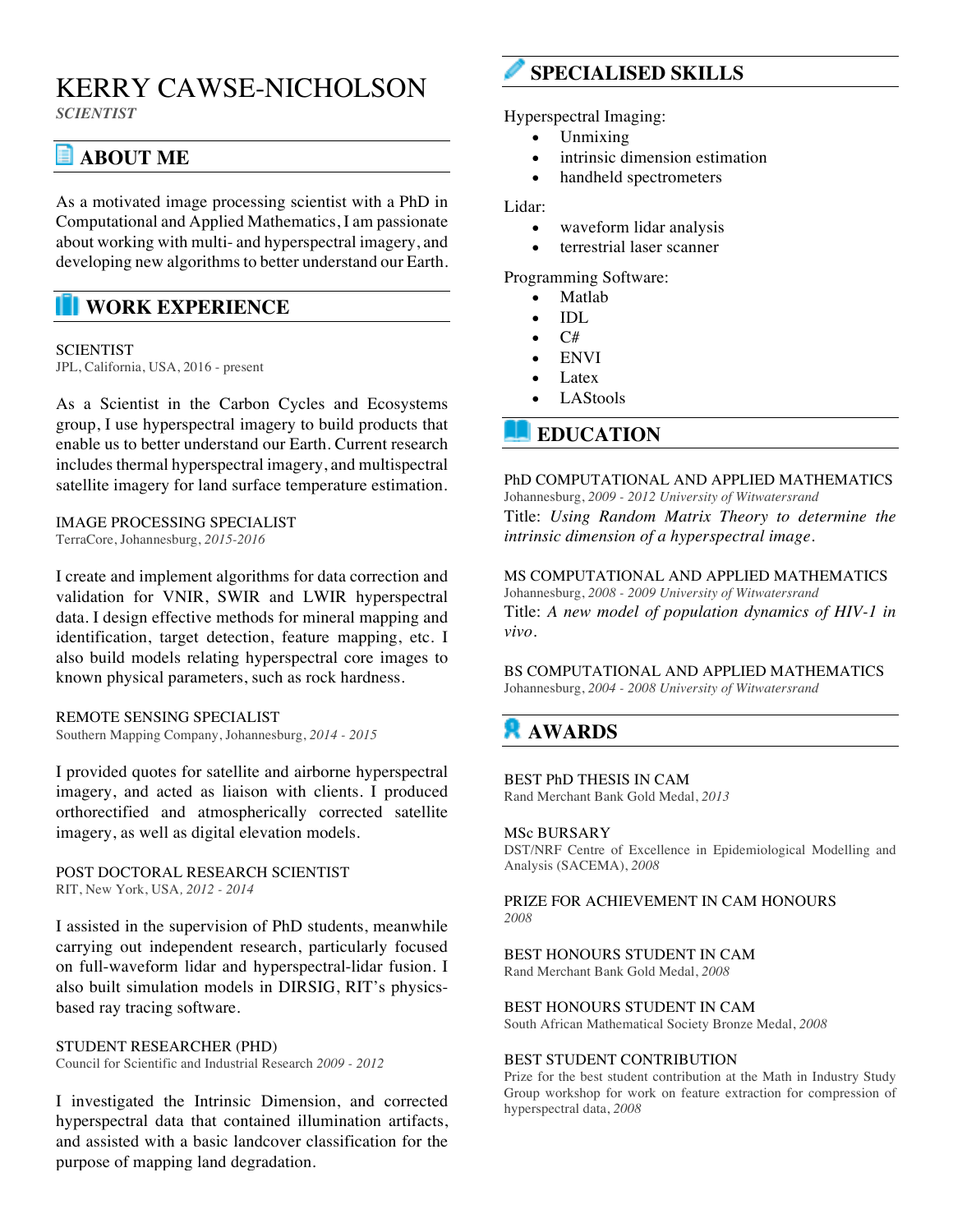# **PUBLISHED WORKS**

### Journal papers

- D. Kelbe, J. van Aardt, P. Romanczyk, M. van Leeuwen, K. **Cawse-Nicholson**, *Marker-free registration of forest terrestrial laser scanner data pairs with embedded confidence metrics*, IEEE Transactions on Geoscience and Remote Sensing (TGARS), accepted for publication in 2016.
- A. Robin, K. Cawse-Nicholson, A. Mahmood, M. Sears, *Estimation of the Intrinsic Dimension of Hyperspectral Images: Comparison of Current Methods*, IEEE Journal of Selected Topics in Applied Earth Observations and Remote Sensing (JSTARS), Vol. 8 (6), pp. 2854 - 2861, 2015.
- D. Kelbe, J. van Aardt, P. Romanczyk, M. van Leeuwen, K. **Cawse-Nicholson**, *Single-scan* stem reconstruction using sparse terrestrial laser scanner data, Journal of Selected Topics in Applied Earth Observation and Remote Sensing (JSTARS), Vol. 8 (7), pp. 3414 - 3427, 2015.
- J. McGlinchy, J. van Aardt, B. Erasmus, G. Asner, R. Mathieu, K. Wessels, D. Knapp, T. Kennedy-Bowdoin, H. Rhody, J. Kerekes, E. lentilucci, J. Wu, D. Sarrazin, K. **Cawse-Nicholson**, *Extracting structural vegetation components from smallfootprint waveform lidar for biomass estimation in Savanna ecosystems*, Journal of Selected Topics in Applied Earth Observation and Remote Sensing (JSTARS), Vol. 7 (2), pp. 480 - 490, 2014.
- K. Cawse-Nicholson, S. Damelin, A. Robin, M. Sears, Determining the intrinsic dimension of a hyperspectral *image using Random Matrix Theory*, IEEE Transactions on Image Processing, Vol. 22 (4), pp. 1301 -1310, 2013.
- K. Cawse-Nicholson, A. Robin, M. Sears, *The effect of correlation* on determining the intrinsic dimension of a *hyperspectral image*, Journal of Selected Topics in Applied Earth Observation and Remote Sensing, Vol. 6 (2), pp. 482  $-487, 2013.$
- P. Romanczyk, J. van Aardt, K. Cawse-Nicholson, D. Kelbe, J. McGlinchy, K. Krause, *Assessing the impact of broadleaf tree structure on airborne full-waveform small-footprint*  lidar signals through simulation, Canadian Journal of Remote Sensing, Vol 39 (S1), pp. S60 - S72, 2013.
- J. Wu, K. Cawse-Nicholson, J. van Aardt, 3D tree *reconstruction from small footprint waveform lidar*, Photogrammetric Engineering and Remote Sensing (PE&RS), Vol. 79 (12), pp. 1147 - 1157, 2013.

### Fully refereed conference proceedings

- K. Cawse-Nicholson, M. Sears, A. Robin, *Evaluation of bands containing spectrally correlated noise in hyperspectral imagery*, IEEE Workshop in Hyperspectral Image and Signal Processing: Evolution in Remote Sensing (WHISPERS), Gainesville, Florida, June 2013.
- K. Cawse-Nicholson, A. Robin, M. Sears, The effect of spectrally correlated noise on noise estimation methods

*for hyperspectral images*, IEEE Workshop in Hyperspectral Image and Signal Processing: Evolution in Remote Sensing (WHISPERS), Shanghai, China, June 2012.

- K. Cawse, M. Sears, A. Robin, *The effect of noise whitening* on methods for determining the intrinsic dimension of a *hyperspectral image*, IEEE Workshop in Hyperspectral Image and Signal Processing: Evolution in Remote Sensing (WHISPERS), Lisbon, Portugal, June 2011.
- K. Cawse, M. Sears, A. Robin, S Damelin, K Wessels, F van den Bergh, R Mathieu, Using random matrix theory to *determine the number of endmembers in a hyperspectral image*, IEEEWorkshop in Hyperspectral Image and Signal Processing: Evolution in Remote Sensing (WHISPERS), Reykjavik, Iceland, June 2010.

### Conference proceedings

- P. Romanczyk, J. van Aardt, **K. Cawse-Nicholson**, D. Kelbe, T. Ramond, *The effect of positioning error on the repeatability of small-footprint waveform lidar signals*, Silvilaser Annual Conference Proceedings, Beijing, China, October 2013.
- C. Schaaf, A. Strahler, J. van Aardt, S. Chakrabarti, Z. Li, Z. Wang, X. Yang, E. Saenz, I. Paynter, A. Erb, Y. Yang, Y. Liu, S. Rouhani, F. Peri, J. Kim, K. Cawse-Nicholson, P. Romanczyk, D. Kelbe, J. Faulring, T. Nicholson, E. Douglas, J. Martel, G. Howe, K. Hewawasam, T. Cook, D. Culvenor, G. Newnham, D. Jupp, J. Lovell, K. Krause, N. Leisso, T. Kampe, C. Meier, *Terrestrial lidar measures of forest structure*, Silvilaser Annual Conference Proceedings, Beijing, China, October 2013.
- M. Bandyopadhyay, J. van Aardt, K. Cawse-Nicholson, *Enhancing classification accuracy via registration of*  discrete return lidar and aerial imagery using the *Levenberg-Marquardt nonlinear optimization method*, IEEE International Geoscience and Remote Sensing Symposium Melbourne, Australia, July 2013.
- D. Kelbe, P. Romanczyk, J. van Aardt, K. Cawse-Nicholson, *Reconstruction of 3-D tree stem models from low-cost terrestrial laser scanner data*, SPIE Defense, Security, and Sensing, Proceedings Volume 8731: Laser Radar Technology and Applications XVIII, 2013.
- M. Bandyopadhyay, J. van Aardt, K. Cawse-Nicholson, *Classification and extraction of trees and buildings from urban scenes using discrete return lidar and aerial color imagery*, SPIE Defense, Security, and Sensing, Proceedings Volume 8731: Laser Radar Technology and Applications XVIII, 2013.
- K. Krause, E. Hinckley, C. Meier, D. Barnett, N. Leisso, T. Kampe, D. Tazik, J. van Aardt, K. Cawse-Nicholson, C. Schaaf, A. Strahler, *NEON airborne observation platform* test flights: validation of airborne lidar and hyperspectral data, ASPRS Annual Conference, Baltimore, Maryland, USA, March 2013.
- K. Cawse-Nicholson, J. van Aardt, P. Romanczyk, D. Kelbe, K. Krause, T. Kampe, A study of energy attenuation due to *forest canopy in small-footprint waveform lidar signals*,